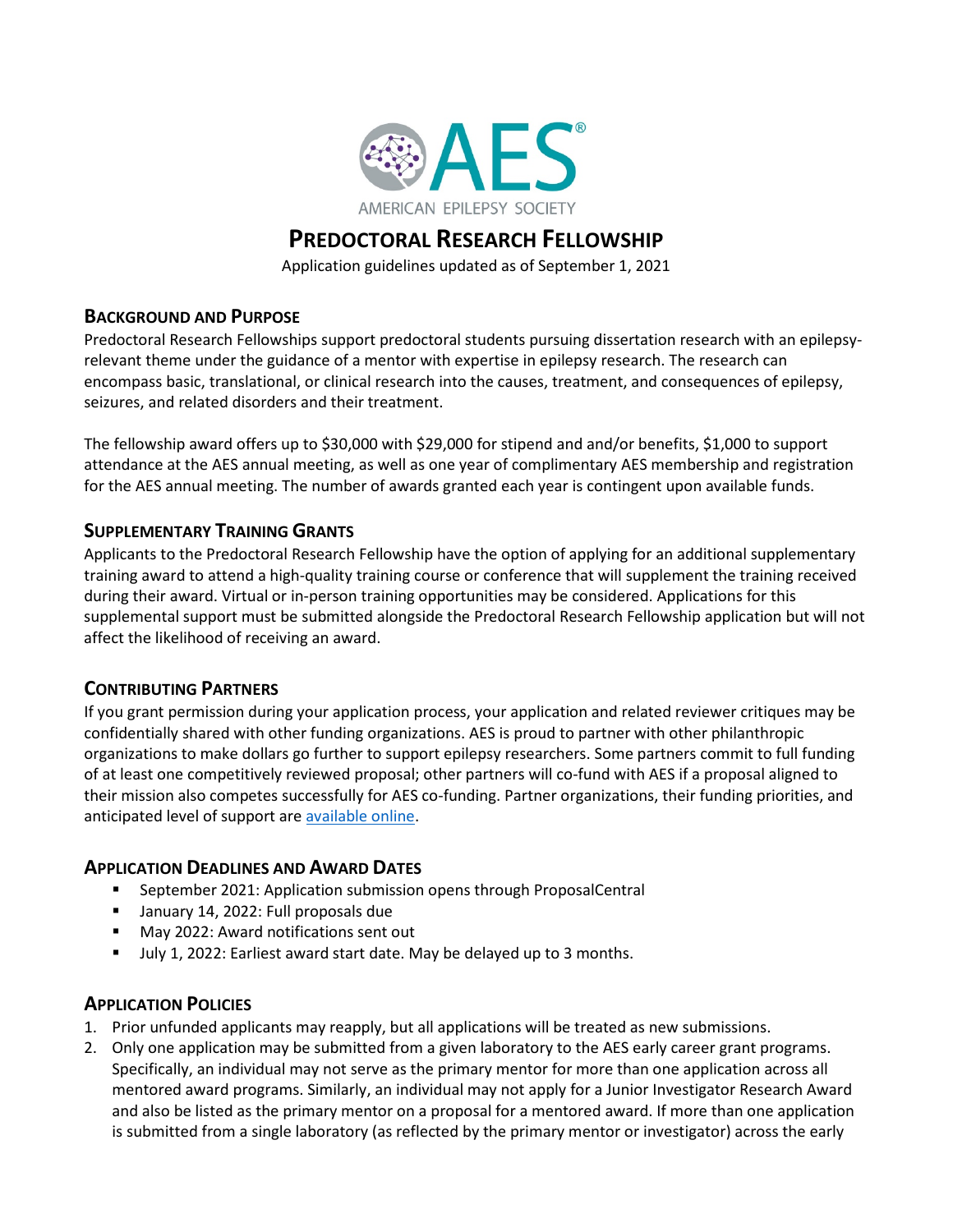

career programs (Predoctoral Research Fellowship, Postdoctoral Research Fellowship, Research & Training Fellowship for Clinicians, Junior Investigator Research Awards, and Epilepsy Study Consortium Mini-Grants), only one of those proposals will be reviewed.

- 3. More than one application may be submitted from a single institution, but final funding decisions will take into account a preference to limit multiple awards to one institution.
- 4. Applicants may request a delay in the start date of up to 3 months.

# **ELIGIBILITY CRITERIA**

# *Ineligible proposals will not be reviewed. If you have any questions regarding your eligibility, please contact AES Grants Staff at [grants@aesnet.org](mailto:grants@aesnet.org) before submitting a proposal.*

*Applicants must:*

- 1. Be matriculating in a full-time doctoral (Ph.D.) program in a field relevant to epilepsy research.
- 2. Have a defined research plan and access to institutional resources to conduct the proposed project.
- 3. Have a qualified mentor(s) with expertise to supervise and provide guidance on the specific aspects of epilepsy related research targeted in the proposal. The mentor must not also be serving as the primary mentor for any other applications for early career grants to AES and must not be submitting a Junior Investigator Research Award (see Application Policy #2 above).
- 4. Have not previously been awarded an AES Predoctoral Fellowship.

*In addition:*

- 5. U.S. citizenship is not required; however, all research must be conducted in the U.S.
- 6. Applications are encouraged from women, members of minority groups, and people with disabilities.

# **EVALUATION CRITERIA**

**Applicant**

- Does the applicant have the potential and commitment to develop as an independent and productive epilepsy researcher?
- Is the applicant's academic record and research experience of high quality?

## **Mentor**

- Is the mentor's research qualifications and available resources appropriate?
- Is there (1) evidence of a match between the research interests of the applicant and the mentor and (2) a demonstrated ability and commitment of the mentor to help the mentee achieve his/her training goals?
- Is there evidence that the mentor will foster a successful research career outcome for this applicant?

## **Research proposal**

- Is the research and training plan feasible for a one-year fellowship? How does that research and training plan fit into an overarching, longer-term research project and career trajectory?
- Does the research plan address a scientifically significant problem in epilepsy research, for example as framed by the 2020 [NINDS Benchmarks for Epilepsy Research](https://www.ninds.nih.gov/About-NINDS/Strategic-Plans-Evaluations/Strategic-Plans/2020-NINDS-Benchmarks-Epilepsy-Research) or th[e Institute of Medicine 2012 research](http://nationalacademies.org/HMD/Reports/2012/Epilepsy-Across-the-Spectrum.aspx)  [recommendations around public health for epilepsy research?](http://nationalacademies.org/HMD/Reports/2012/Epilepsy-Across-the-Spectrum.aspx)
- Is the project well-conceived, with clear hypotheses, potential alternative outcomes, and a strong scientific premise? Does it include clear hypotheses and potential alternative outcomes? Does it consider key biological variables like gender and include authentication of key biological and/or chemical resources, if appropriate, as defined by the [NIH guidelines on rigor & transparency?](https://grants.nih.gov/grants/peer/guidelines_general/Reviewer_Guidance_on_Rigor_and_Transparency.pdf)
- Is a plan outlined for data-sharing? This is not a requirement but can sometimes provide added value.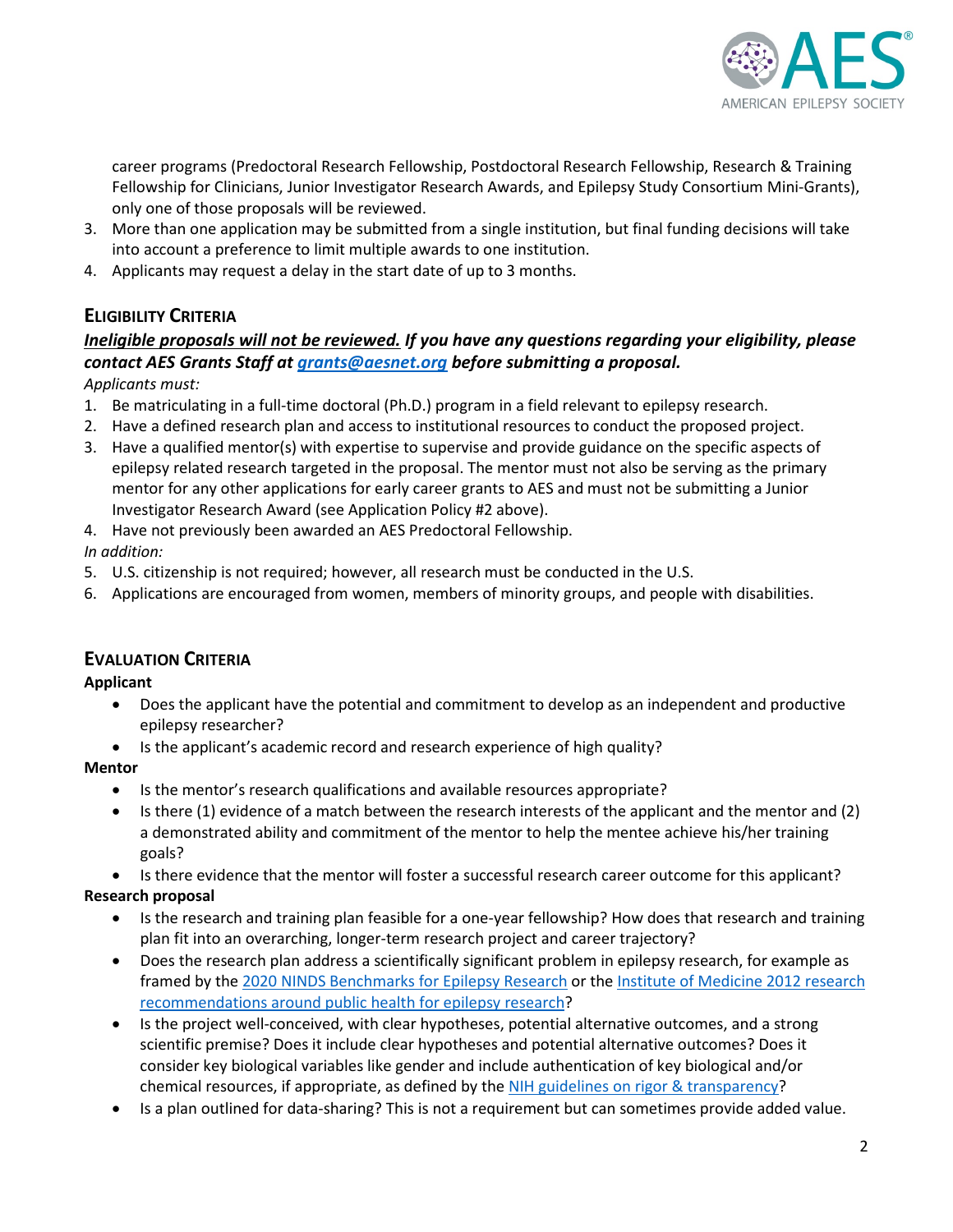

## **Applicant Statement & Training Plan**

- Will the proposed research project and training plan provide mentoring and experiences that will benefit the applicant's career development in terms of scientific knowledge and research and professional skills?
- If appropriate based on the existing qualifications of the trainee and their career goals, is there a plan for the applicant to obtain training through courses, seminars, workshops, or national scientific meetings?
- Is there a specific plan for the applicant to attend national scientific meetings or workshops (especially the American Epilepsy Society annual meeting) and/or participate in appropriate networking activities?

#### **Environment**

- Are the research facilities, resources, and training opportunities adequate and appropriate, including faculty capable of productive collaboration with the candidate?
- Is the environment for scientific and professional development of the candidate of high quality?

## **Optional Supplementary Training Grant**

- Does the workshop or conference provide a high-quality research training opportunity for early career epilepsy researchers? Will the opportunity encompass training in research methodology and best practices?
- Is that training targeted to the needs of the specific researcher and their intended career plan?
- Does the meeting offer a unique training opportunity that is not readily available through other more cost-effective sources?
- If the supplementary training award does not fully cover costs of the meeting, including registration, will the remaining costs be covered by other sources of funding?

# **AWARD POLICIES**

## **Funding Support**

Successful applicants receive up to \$30,000 over a twelve-month period of the award. This includes up to \$29,000 as stipend and \$1,000 for travel support plus complimentary registration to attend the Annual Meeting of the American Epilepsy Society. Fellowship recipients will also receive a complimentary one-year AES membership. Quarterly payments are made to the institution for direct expense of the fellow (salary and benefits) and AES meeting travel costs ONLY. Travel must be conducted during the funding period. No indirect costs are provided. Submission of scientific and financial reports upon completion of the project is a requirement.

## **Support from Other Sources**

Supplementation of the stipend with other grants or by the fellowship institution is permissible, but fellows may not accept other fellowships or similar awards during the AES Fellowship. Exceptions may be considered but not guaranteed if the combined total of the awards does not exceed the standard support level for the institution and the fellow will have protected time to complete the training and research proposed to AES. If similar awards are obtained during the review or tenure of the AES Fellowship, the applicant/recipient must inform AES in writing so that a decision can be made about continuation of the award.

## **Use of Human Subjects/Tissues in Research**

When human subjects or tissues are to be used in a research project, it is the responsibility of the grantee to ensure that the project receives approval from his/her Institutional Review Board. A copy of that Board's current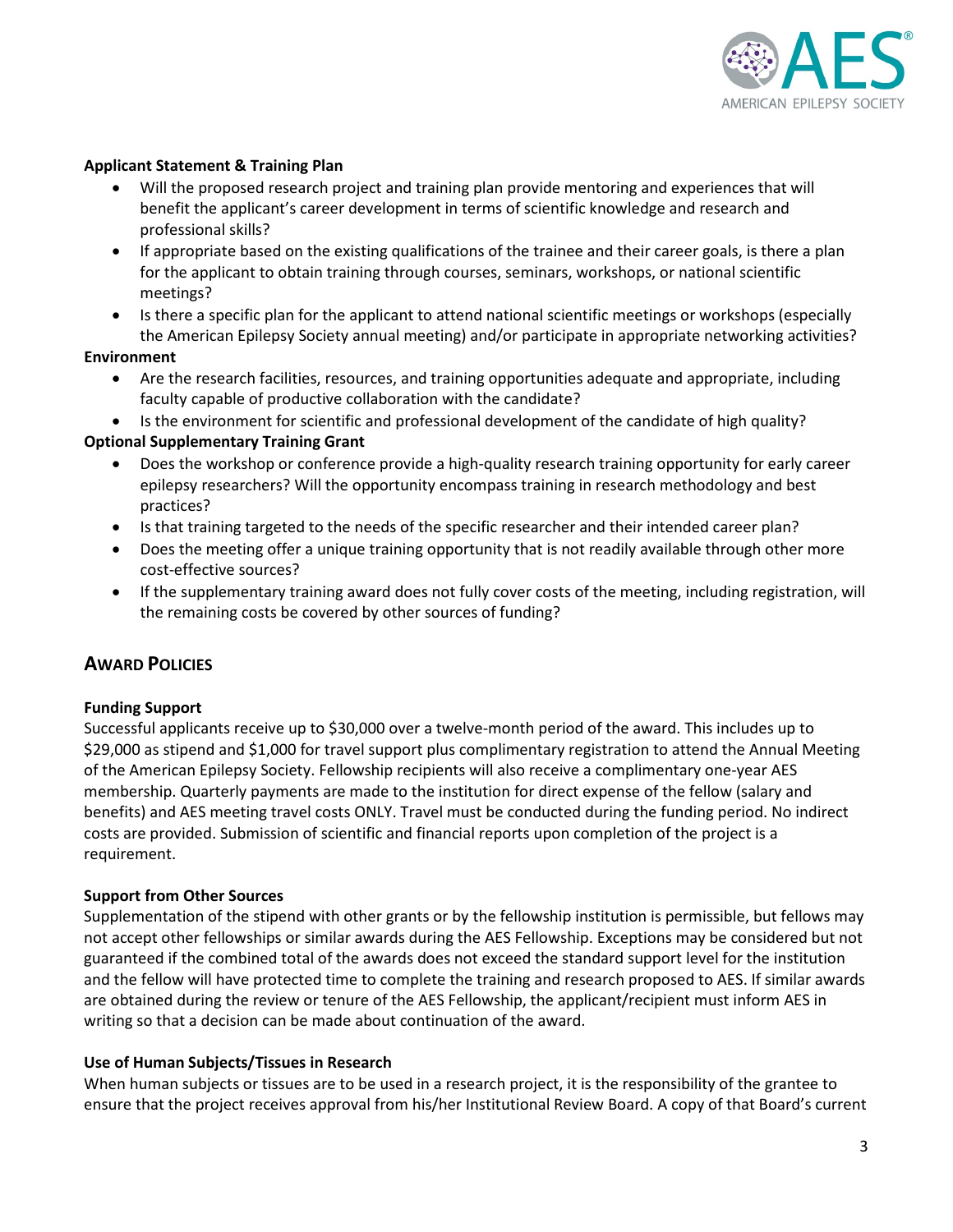

approval notice and a copy of the patient informed consent form should be submitted with the application if they are available. If not submitted with an application selected for an award, these documents must be submitted at least two weeks before the award start-date. If the research plan has already been approved or exempted by an IRB, because the grantee's proposed workplan is encompassed by an existing research project grant, then this documentation will be sufficient provided that the IRB concludes that the participation of the grantee does not lead to a substantial modification of the research plan.

## **Use of Animals in Research**

When animals and/or animal tissues will be used, it is the responsibility of the grantee to ensure that the project receives approval from the Institutional Animal Care and Use Committee. If available, a copy of these documents should be submitted with the application. If not submitted with an application selected for an award, these documents must be submitted at least two weeks before the award start-date. If the research plan has already been approved or exempted by an IACUC, because the grantee's proposed workplan is encompassed by an existing research project grant, then this documentation will be sufficient provided that the IACUC concludes that the participation of the grantee does not lead to a substantial modification of the research plan.

*All entities that receive funding from the American Epilepsy Society must adhere to the following principles:*

- 1. Animals shall be used in biomedical research only when no other means of obtaining scientifically sound, valid, and useful results are available.
- 2. The minimum number of appropriate animals required to obtain and validate results shall be used.
- 3. The acquisition, care, and use of animals must be in accordance with all applicable federal, state and local laws and regulations.
- 4. Certifications must be received from research facilities prior to being approved for a research fellowship that the facility(ies), its researchers, and employees adhere to the Animal Welfare Act and the National Research Council *Guide for the Care and Use of Laboratory Animals*; and any appropriate U.S. Department of Agriculture or National Institutes of Health regulations and standards must be followed.
- 5. In cases requiring the death of an animal, only the most appropriate and humane form of euthanasia shall be used consistent with the purpose of the research.

# **APPLICATION INSTRUCTIONS**

# *Full proposals: due by January 14, 2022, at 5:00pm Eastern Time*

Proposals must be submitted through ProposalCentral [\(https://ProposalCentral.altum.com/\)](https://proposalcentral.altum.com/).

- Applicants who do not yet have an account with ProposalCentral will need to register as a new user and provide the requested professional profile information before proceeding.
- Once logged in as a user, go to the *Grant Opportunities* tab, and filter the list to display American Epilepsy Society Awards.
- Locate *AES Predoctoral Research Fellowship* and click on *Apply Now* to begin an application.

*Please read these full instructions carefully. Plan in advance to ensure all components will be completed before the application deadline.* Additional instructions will be available on screen in ProposalCentral and within downloadable templates for proposal attachments. No applications, nor any parts of or updates to the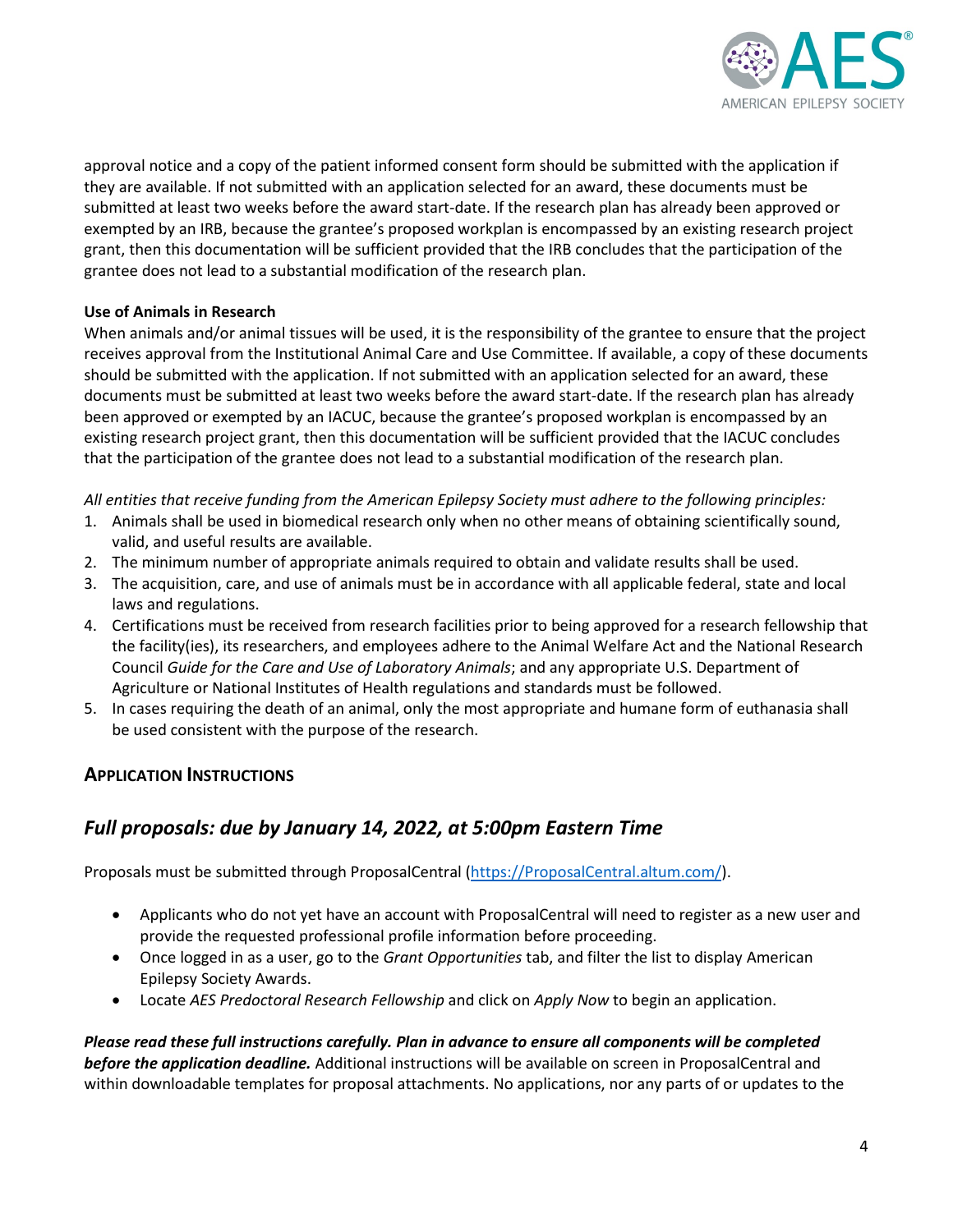

application, will be accepted if submitted after the deadline or if sent directly to AES offices by electronic or U.S. mail.

Required components of the proposal include the following sections to be completed as online forms or submitted as individual proposal attachments in PDF format. Additional instructions will be available on screen in ProposalCentral and within downloadable templates for proposal attachments.

## **Questions?**

- For technical difficulties with ProposalCentral, please contact their help desk a[t pcsupport@altum.com](mailto:pcsupport@altum.com) or 1-800-875-2562 (toll-free U.S. & Canada).
- For questions about your application, eligibility, or the review process, contact Jennifer Brummet at [grants@aesnet.org.](mailto:grants@aesnet.org)

## **1. Title Page**:

- a. **Enter the title of your proposal** (max 75 characters)
- b. **Enter the start and end date requested for your project**. In general, the award term should be July 1, 2022-June 30, 2023. However, a delay of up to 3 months (beginning no later than October 1, 2022) in the start date is permitted, if necessary.
- c. **Categorize your research type, classification, and the type of epilepsy/seizure under investigation.**  The categories that you select will not influence your eligibility for funding. They will be used to help select appropriate reviewers for your proposal and, in the long-term, for AES to evaluate our review and funding processes. Definitions for most categories are available at the end of these instructions.

**Research Type (basic, translational, or clinical).** Please select the primary type of research that best fits your proposal. Because multiple categories can apply to a given research proposal, please also estimate what percentage of your proposed work would fit each category.

**Research classification.** Please select the classification that best fits your proposal. If multiple classifications apply to your research, select a secondary classification.

**Type of epilepsy or seizure under investigation.** Select the category that best fits your proposal. If multiple categories apply to your research, select a secondary classification.

- d. **AES Funding Partners.** Indicate if you give AES permission to share your application confidentially with funding partners, including but not limited to those listed on [the AES website here.](https://www.aesnet.org/research/early_career_funding) If your research aligns with the priorities of a specific partner organization, you may identify them in the open textbox to ensure that your proposal is flagged for their attention.
- e. **Supplemental Training Award:** Indicate if you intend to apply for the Supplemental Training Award. See below for more information. Your decision to apply proposal for a supplemental training award will have no influence on the consideration of your proposal for a Predoctoral Research Fellowship.
- **2. Download Templates and Instructions.** This guidelines document and all proposal attachment templates can be downloaded here.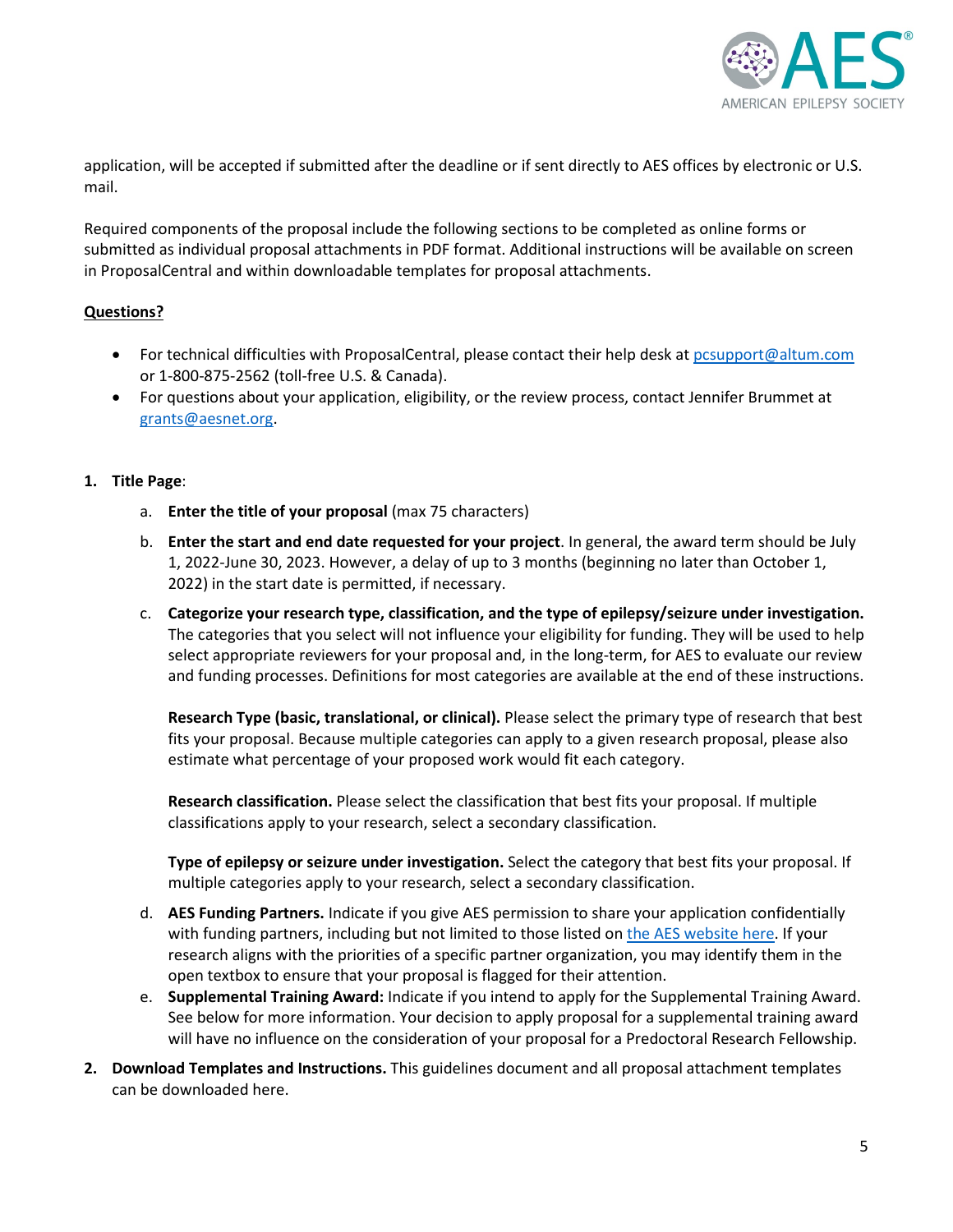

- **3. Enable Other Users to Access This Proposal:** This screen allows you to give other users viewing, editing, or administrative access to your grant application, if necessary, such as your mentor or financial officers at your institution. Please inquire internally in your department and your institution's office of sponsored projects (or corresponding office) to understand who should be able to access your proposal.
- **4. Applicant/PI:** Applicant information is pre-loaded from the applicant's PROFESSIONAL PROFILE. Doublecheck that the information is complete and correct. If it is not, click Edit Professional Profile to update. This information is pre-loaded from the applicant's PROFESSIONAL PROFILE. Double-check that the information is complete and correct. If it is not, click Edit Professional Profile to update.
	- a. **ORCID ID (optional):** Please provide your ORCID ID through your Professional Profile (within Personal Data for Applications). If you do not already have an ORCID ID, you may create one through the provided link in the bottom of the Personal Data for Applications file. The ORCID ID is a persistent digital identifier that distinguishes you from other researchers, helping to ensure that your professional activities over time are linked to your identity. Learn more at https://orcid.org/

## **5. Institution and Contacts:**

- a. Institution information is pre-loaded from the applicant's INSTITUTIONAL PROFILE. Double-check that the information is complete and correct. If it is not, click Edit Institutional Profile to update. The institution listed should be the institution where your project will be completed.
- b. Enter the requested contacts in the table provided. Select the appropriate Signing Official and financial officer from the drop-down list or enter the email address of a new official and click on ADD. Complete the information form, and click on the SAVE or CLOSE WINDOW link, and the added official will be listed as the assigned signing official or financial/fiscal officer. Enter the correct contact and address to which award payments should be sent if this proposal is selected for funding.
	- **i.** Note: The name you enter as the Signing Official will be asked to provide the e-signature for your submission in Step 13 (see below).

*IMPORTANT:* **Please confirm with your institution that all information and contacts listed on this page are correct.** If the application is selected for funding, this contact information will be used for grants administration correspondence and to issue payments.

- **6. Key Personnel:** Indicate key personnel other than the applicant/PI who will contribute significantly to the execution of the proposal, including your mentor and/or co-mentor. This may also include collaborators, consultants, postdocs, students, and others.
- **7. Letters of Reference:** Use this section to request blind submission of a letter from a reference who is familiar with your research and training. Please start this process early to ensure submission by the application deadline. (One letter of reference is required; an additional letter is optional.) Do not use this section to submit the required letter from your mentor(s) for this application. The letter from the mentor must be submitted as a Proposal Attachment (see below).

## **8. Abstracts and Keywords:**

- a. Describe the proposed research project for both general (lay) and scientific audiences (maximum 1500 characters including spaces for each abstract).
- b. Select keywords that describe the specific focus of your research. At least two keywords are required, and up to five are allowed. Please select keywords carefully, as they will aid in matching your application to appropriate reviewers.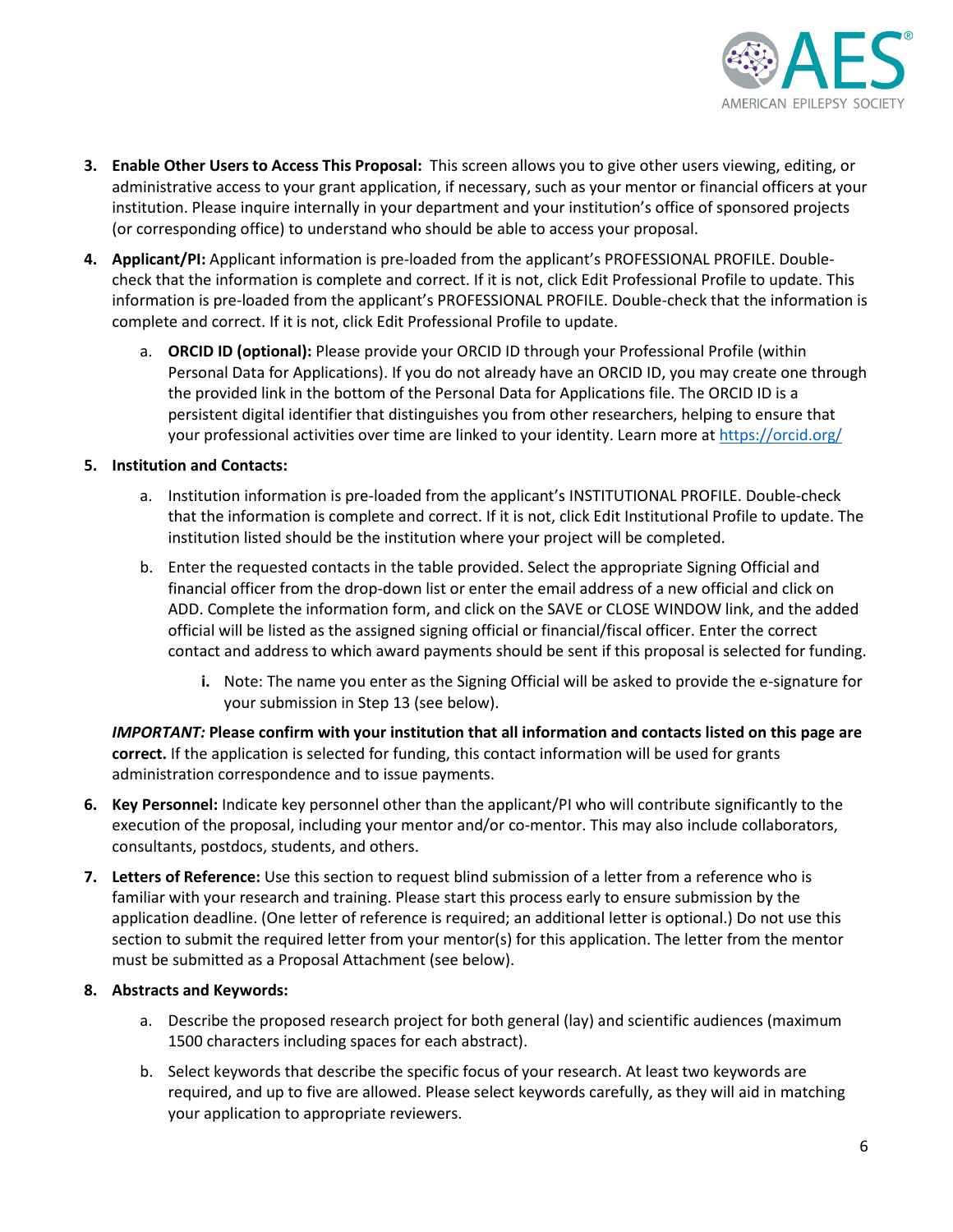

- c. Please select the Benchmarks for Epilepsy Research that best fits your proposed project. If your proposal is selected for funding, your award will be publicly shown in the iCARE database with such categorizations. You must select one, and can select up to two. More information on the Benchmarks is availabl[e here.](https://www.ninds.nih.gov/About-NINDS/Strategic-Plans-Evaluations/Strategic-Plans/2020-NINDS-Benchmarks-Epilepsy-Research)
- **9. Organization Assurances:** Use this section to indicate use of human subjects, human tissue, or vertebrate animals, and to confirm institutional assurances. All assurances should be provided at the time of the application if available, and documentation must be provided before funding can begin for awarded proposals. See Award Policies above for more information.
- **10. Proposal Attachments:** Attachments must be uploaded as PDFs. Where noted, templates will be available for download on ProposalCentral. Select the appropriate attachment type and upload as instructed onscreen.
	- a. **Applicant and mentor biosketches:** Provide using the [NIH-style format](https://grants.nih.gov/grants/forms/biosketch.htm) that is appropriate to the career stage. If co-mentors are proposed, include a biosketch for each co-mentor. (template available if needed).
	- b. **Research Plan:** Please use the template provided and include the following elements: specific aims, background and significance, previous work directly related to this research (if available), research plan and methods, and data-sharing plan (if any). Refer to p2-3 of these application guidelines to view the evaluation criteria for this section. Use at least 11 pt font and at least ½ inch margins. Maximum 6 pages, not including references.
	- c. **Applicant Statement and Training Goals:** Please use the template provided and include the following elements. Use at least 11 pt font and at least ½ inch margins. (maximum 2 pages)
		- i. Describe your long-term career goals and your reason for choosing epilepsy as an area of research training.
		- ii. Describe the research training you will receive during the fellowship term and how this training will contribute to your career goals. This may include both training in the laboratory and didactic training outside of the laboratory such as courses, workshops, and conferences.
		- iii. Describe your plans beyond the proposed fellowship period and how you imagine your training and research in the epilepsy field will continue. As applicable, discuss how the proposed fellowship will facilitate your transition to the next career stage.
	- **d. Other Support:** Please use the templates provided to list all other past (last 3 years), current, and pending support for the applicant's research and/or research training, and for the primary mentor's research. Other Support includes: all financial resources available in direct support of an individual's research and/or research training, including but not limited to research grants, research training fellowship awards, cooperative agreements, contracts, and/or institutional awards. Recognition awards, prizes, or gifts do not need to be included.
	- **e. Facilities Available:** Provide a profile of the institutional environment and the facilities available. Use at least 11 pt font and at least ½ inch margins. (no page limit, template available)
	- **f. Proposal Development:** Please identify the specific roles of the applicant and the mentor(s) in the development of this fellowship proposal. Use at least 11 pt font and at least ½ inch margins. (no page limit, template available)
	- **g. Letter of support from the project mentor:** The mentor letter should describe the research training plan developed for the applicant, including the skills and techniques the applicant will learn as well as any classes, seminars, professional development activities, and opportunities to participate in conferences and other interactions with the research community. In addition, the letter should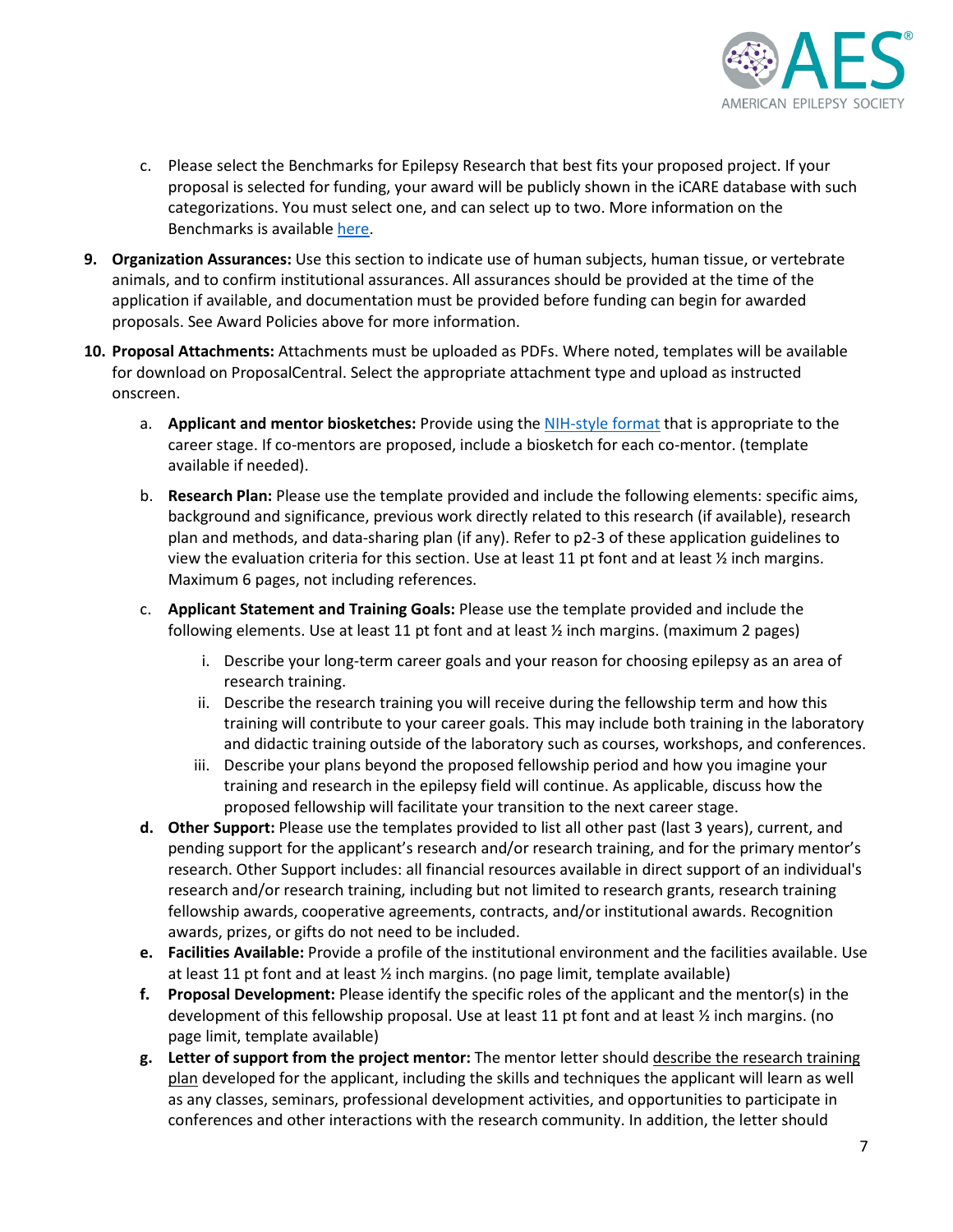

describe the applicant's qualifications for this fellowship and how the mentor's expertise and mentorship experience will contribute to his/her future success as a researcher. If one or more comentors are proposed, the letter from the primary mentor should clearly describe their roles in the applicant's training. *IMPORTANT: It is the applicant's responsibility to provide these instructions to the mentor(s) for the proposed fellowship.* 

- **h. Other proposal attachments (optional):** Examples of additional optional attachments (if applicable) include letters of support from collaborators or consultants, or documentation related to approval for the use of vertebrate animals or human subjects. (See Policies and Procedures; IRB/IACUC documentation will be required prior to funding if selected for an award).
- i. **Supplementary Training Award application (optional):** If you indicated on the Title Page that you would like to apply for the supplementary training award, you may upload a one-page pdf here to request additional support of up to \$4,000 to attend a conference, workshop, or other training opportunity to enhance your research and training experience. Virtual or in-person training experiences will be considered. The PDF that you load should be no more than one page, 11pt font, minimum of  $\frac{1}{2}$  inch margins. It should identify the training opportunity or meeting that you would like to attend and explain why it would offer an important opportunity for your career. Include a budget with projected costs for attending the meeting including registration, travel, etc. Explain whether other sources of funding are available, including whether the remaining costs could be covered if the AES award does not full cover the costs of the meeting. This award is not intended to support travel to the American Epilepsy Society meeting.
- **11. Demographic Information (optional):** All demographic information is voluntary. Applicant information is pre-loaded from the applicant's PROFESSIONAL PROFILE. AES is committed to supporting a strong, diverse, and inclusive research workforce. If you choose to provide information such as gender, race and ethnicity, or disability status, it will be used to help AES understand our granting programs through analysis of deidentified aggregated data. Such demographic information will not be available to the reviewers of your research proposal.
- **12. Validate:** Click the VALIDATE button to check for any missing REQUIRED information or files. All missing required information will be listed on the screen. Please correct any missing information before submitting your application.
- **13. Signature Pages:** The Applicant/PI and the Signing Official must e-sign the application prior to submission in order for the application to pass validation. All signatories must log in to ProposalCentral to sign the application. Signatures needed are:
	- a. Applicant/PI: Please type your full name and hit sign. This will trigger an email to your designated Signing Official asking them to log in and sign.
	- b. Signing Official: The Signing Official you listed in Section 5 (Institution and Contacts) will be listed here. After you complete your e-signature, the Signing Official will receive an email asking them to log in and complete their e-signature. They need a ProposalCentral account in order to complete their signature, and can access the application through the "Proposals" tab. The Signing Official's signature is required for you to submit your application.

If needed, you can go back to Section 5 and edit the signing official.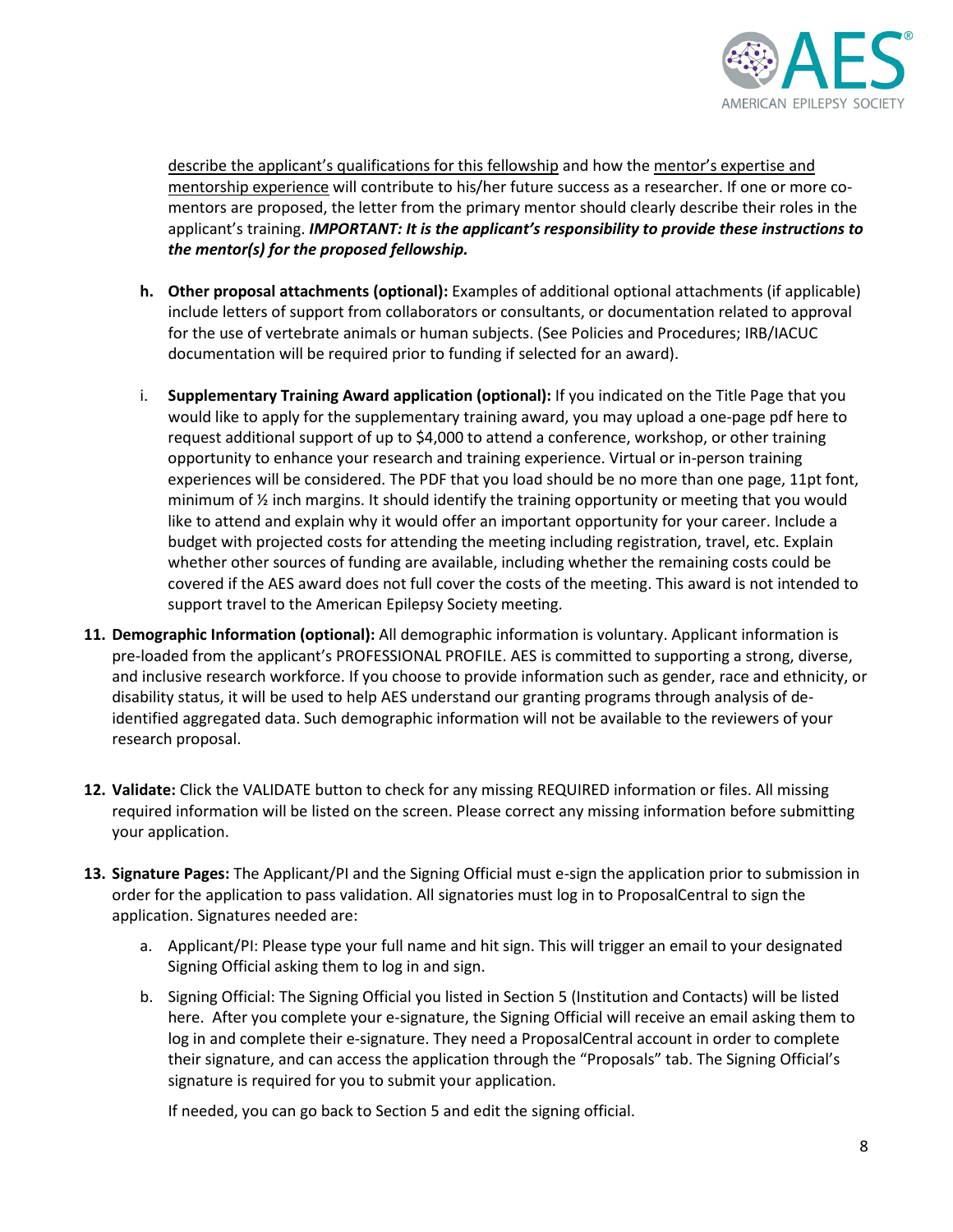

**14. Submit:** You will be unable to submit if you have not provided all the required information. Any missing information will be listed on the screen. If your submission is successful, you will receive a confirmation message on the screen and a confirmation will be sent to the applicant.

# **CONTACT INFORMATION**

If you encounter technical difficulties with ProposalCentral, please contact their help desk at [pcsupport@altum.com](mailto:pcsupport@altum.com) or 1-800-875-2562 (toll-free U.S. & Canada).

If questions arise about your application and the review process, contact Jennifer Brummet, PhD at [grants@aesnet.org.](mailto:grants@aesnet.org)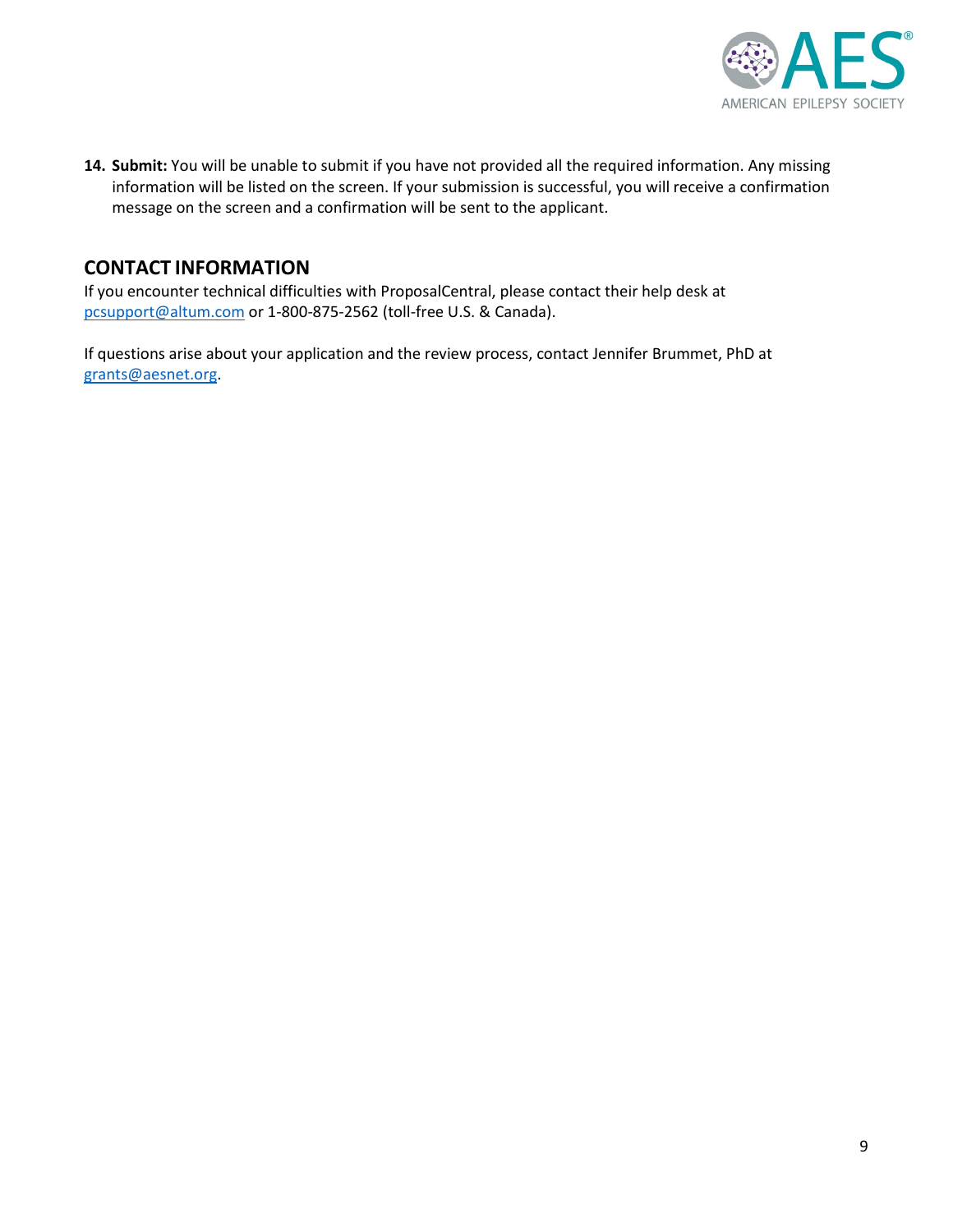

# **CATEGORY LISTS & DEFINITIONS, FOR FIELDS COMPLETED ON THE TITLE PAGE**

| <b>Research Type</b> | <b>Definitions</b>                                                                                                                                                                                                                                                                                                                                                                                                                                                                                                                                                                                                                                                       |
|----------------------|--------------------------------------------------------------------------------------------------------------------------------------------------------------------------------------------------------------------------------------------------------------------------------------------------------------------------------------------------------------------------------------------------------------------------------------------------------------------------------------------------------------------------------------------------------------------------------------------------------------------------------------------------------------------------|
| <b>Basic</b>         | Basic research is the systematic study of the fundamental aspects of phenomena and of<br>observable facts without specific development of processes, products or clinical<br>applications. Projects typically include studies of the mechanisms of normal or disease<br>related processes at the molecular, cellular, systems or organ level.                                                                                                                                                                                                                                                                                                                            |
| Translational        | Translational research is defined here as research to actively develop and/or refine<br>specific processes, products, clinical applications, and implementation practices that can<br>ultimately be used by patients or healthcare providers.                                                                                                                                                                                                                                                                                                                                                                                                                            |
| Clinical             | Patient-oriented research, possibly with basic or translational goals, that is conducted<br>with human subjects or on material of human origin (e.g. tissues, specimens and cognitive<br>phenomena) for which an investigator directly interacts with human subjects. Excluded<br>from this definition are in vitro studies that utilize human tissues but cannot be linked to<br>a living individual. Patient-oriented research can encompass physical or behavioral<br>aspects of epilepsy, therapeutic interventions, applications of new technologies, clinical<br>trials, epidemiologic studies, outcomes research, public health, and health services<br>research. |

**Epilepsy or Seizure Type.** This listing has been revised from previous years in response to the 2017 Classification of [Seizures Types](http://onlinelibrary.wiley.com/doi/10.1111/epi.13670/abstract) by ILAE.

- Seizures Focal or localization-related
- Seizures Generalized
- Seizures combined generalized & focal
- Seizures unknown type
- Seizures catamenial
- Seizures early life
- Seizures febrile
- Seizures neonatal
- Seizures Status Epilepticus
- Seizures other
- Seizures in childhood
- Seizures in pregnant women
- Seizures in geriatric populations
- Seizures in other disorders (e.g. Alzheimer's, Autism, alcohol abuse, addiction, renal failure, hepatic encephalopathy, Fragile X)
- Epilepsy Autosomal Dominant Epilepsy w Auditory Features (ADEAF)
- Epilepsy Autosomal-Dominant Nocturnal Frontal Lobe Epilepsy (ADNFLE)
- Epilepsy Childhood Absence Epilepsy (CAE)
- Epilepsy Childhood Epilepsy with Centrotemporal Spikes (formerly BECTS)
- Epilepsy Dravet Syndrome
- Epilepsy Early Myoclonic Encephalopathy (EME)
- Epilepsy Epileptic Encephalopathies
- Epilepsy Genetic Epilepsy with Febrile Seizures plus (GEFS+)
- Epilepsy Hemiconvulsion–Hemiplegia–Epilepsy
- Epilepsy Infantile Spasms (IS)
- Epilepsy Juvenile Absence Epilepsy (JAE)
- Epilepsy Juvenile Myoclonic Epilepsy (JME)
- Epilepsy KCNQ2 Encephalopathy
- Epilepsy Landau-Kleffner syndrome (LKS)
- Epilepsy Lennox-Gastaut Syndrome (LGS)
- Epilepsy Ohtahara Syndrome
- Epilepsy Polyhydramnios, Megalencephaly and Symptomatic Epilepsy Structural Syndrome (PMSE)
- Epilepsy Progressive Myoclonus Epilepsies (PME)
- Epilepsy Reflex Epilepsies
- Epilepsy Self-limited neonatal seizures or familial neonatal epilepsy (formerly BFNE)
- Epilepsy Temporal Lobe Epilepsy (TLE)
- Epilepsy Unknown or other
- Epilepsy West Syndrome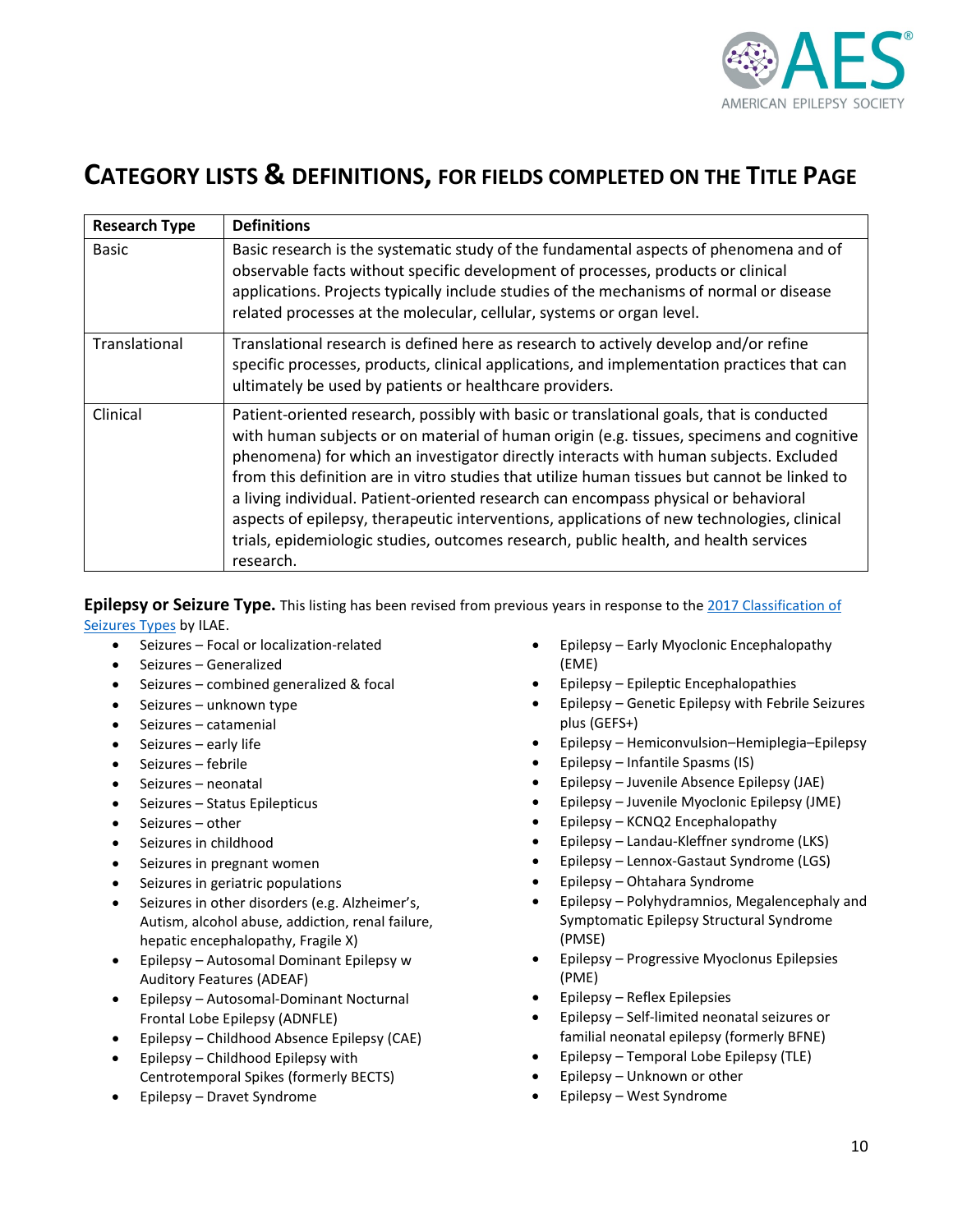

- Etiology celiac disease, epilepsy, and cerebral calcification syndrome
- Etiology Encephalitis
- Etiology genetic
- Etiology –Alpers Syndrome
- Etiology –Angelman Syndrome
- Etiology –Lafora disease
- Etiology other
- Etiology –PCDH19 Epilepsy
- Etiology –SCN8A
- Etiology immune
- Etiology –anti- AMPA receptor antibody
- Etiology –anti- LGI antibody
- Etiology –antibody-mediated
- Etiology –anti-GABA-B receptor antibody
- Etiology –anti-GAD65 antibody
- Etiology –anti-NMDA receptor encephalitis
- Etiology –Rasmussen encephalitis
- Etiology –voltage-gated potassium channel antibody
- Etiology infectious
- Etiology –Bacterial meningitis / meningoencephalitis
- Etiology –Cerebral malaria
- Etiology –cerebral toxoplasmosis
- Etiology CMV
- Etiology –HIV
- Etiology –Neurocysticercosis
- Etiology –Nodding Syndrome
- Etiology –other/unknown
- Etiology –Tuberculosis
- Etiology metabolic
- Etiology –Biotinidase and holocarboxylase synthase deficiency
- Etiology –central folate deficiency
- Etiology –creatine disorders
- Etiology folinic acid responsive seizures
- Etiology –glucose transporter 1 (GLUT1) deficiency
- Etiology –mitochondrial disorders
- Etiology –peroxisomal disorders
- Etiology –pyridoxine dependent epilepsy/PNPO deficiency
- Etiology –Succinic Semialdehyde Dehydrogenase Deficiency
- Etiology steroid responsive encephalopathy with autoimmune thyroiditis (Hashimoto disease)
- Etiology structural
- Etiology –Hypothalamic Hamartoma with Gelastic Seizures
- Etiology –Malformations of Cortical Development
- Etiology –other/unknown
- Etiology –Sturge-Weber Syndrome
- Etiology –Tuberous Sclerosis Syndrome
- Etiology Post-traumatic epilepsy (PTE)
- Etiology hypoxia-ischemia
- Comorbidity or consequence
- Comorbidity or consequence behavioral, psychosocial, or cognitive co-occurring condition
- Comorbidity or consequence SUDEP
- Epilepsy imitator headache
- Epilepsy imitator movement disorders
- Epilepsy imitator Non-Epileptic Events
- Epilepsy imitator paroxysmal non-epileptic event